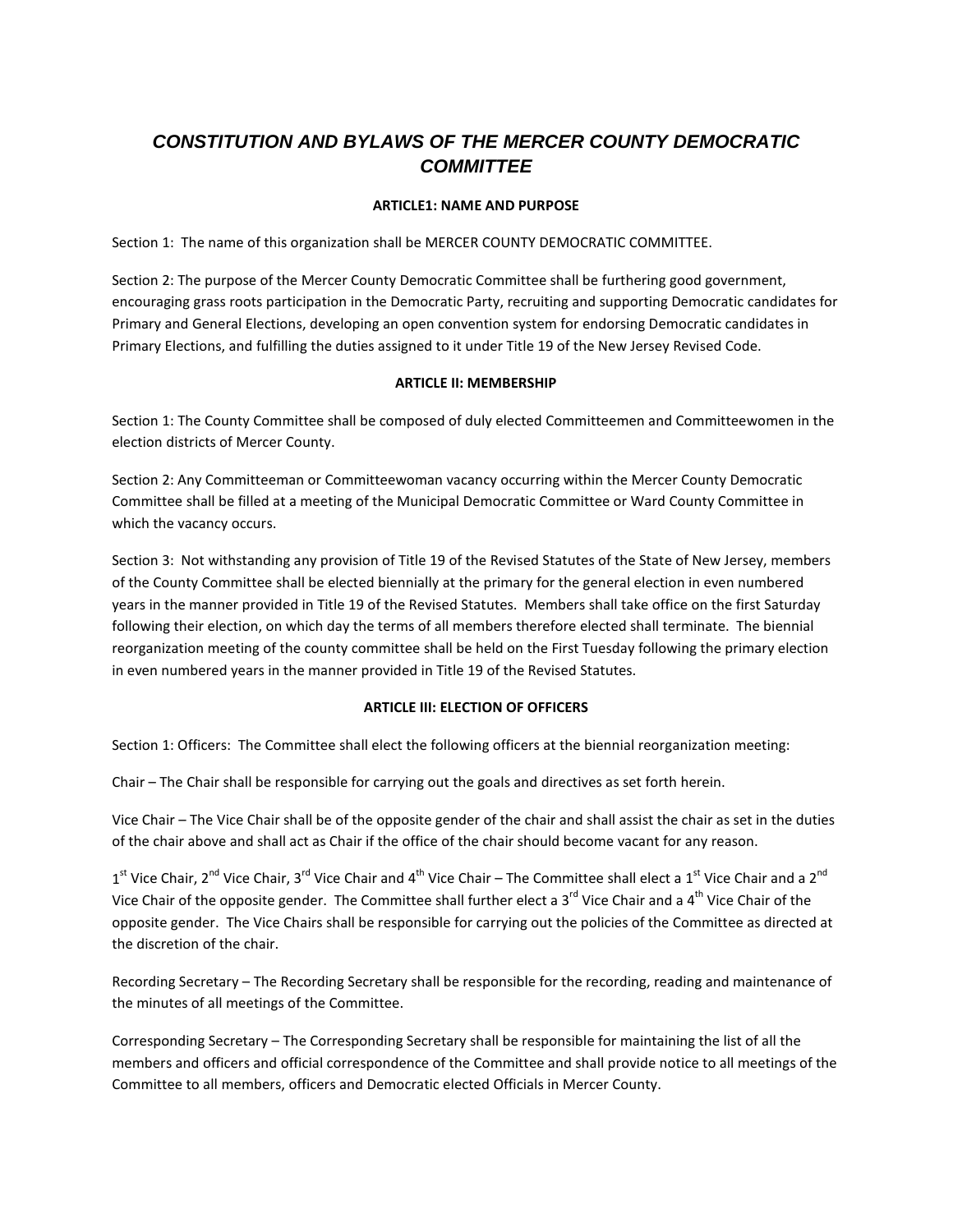Treasurer – The treasurer shall be responsible for all finances of the Committee including the maintenance and filing of all account and election reports.

Sergeants-at-Arms – The two Sergeants-at-Arms shall lead the pledge of allegiance and preserve the order at all meetings of the Committee.

Section 3: A Nominating Committee shall be selected by the County Chair at least five days before the reorganization meeting and the names of the members of the nominating Committee shall be sent to the members of the County Committee with the Meeting Notice. The Nominating Committee shall accept applications for nomination to office for the purpose of ensuring that all candidates are duly registered and recognized Democrats residing in Mercer County. Nomination Committee members shall not be nominated for any office to the Committee.

Section 4: All County Committee Officers shall have obtained more than fifty percent of the vote of Committee Members in order to be elected. In the event that more than two candidates run for the same office and no individual candidate gets more than fifty percent of the vote, there shall be a runoff of the top two.

## **ARTICLE IV: EXECUTIVE DIRECTOR**

Section 1: There may be the position of Executive Director who will be appointed by the County Chair and who will serve at the discretion of the County Chair.

# **ARTICLE V: MUNICIPAL CHAIR**

Section 1: Each Municipality or Ward shall form a Municipal or Ward County Committee Organization and elect a Municipal Chair in accordance with Title 19.

#### **ARTICLE VI: COMMITTEES**

Section1: The Chair shall appoint members of the following standing committees in a number sufficient to carry out the purpose of each committee and shall designate a chair to each committee. Consideration in selecting the members to each committee shall be given to affirmative action goals and equal representation among males and females. Members of the Standing Committees must be registered democrats in Mercer County and the majority of each standing committee must be comprised of County Committee members.

Membership: The Membership Committee shall be responsible for promotion and recruitment of membership in the County Committee.

Program and Workshop: The Program and Workshop Committee shall be responsible for developing, organizing and producing programs and workshops for the purpose of educating County Committee Members and interested democrats into the various aspects of party building and campaign techniques

Finance: The Finance Committee shall work with the Chair to ensure the financial goals as set forth by the Chair within the scope of the appropriate election finance laws and to ensure the financial viability of the County Committee.

Convention: The Convention Committee shall be responsible for carrying out the call of the annual County Democratic Convention for the purpose of endorsing candidates for Primary elections.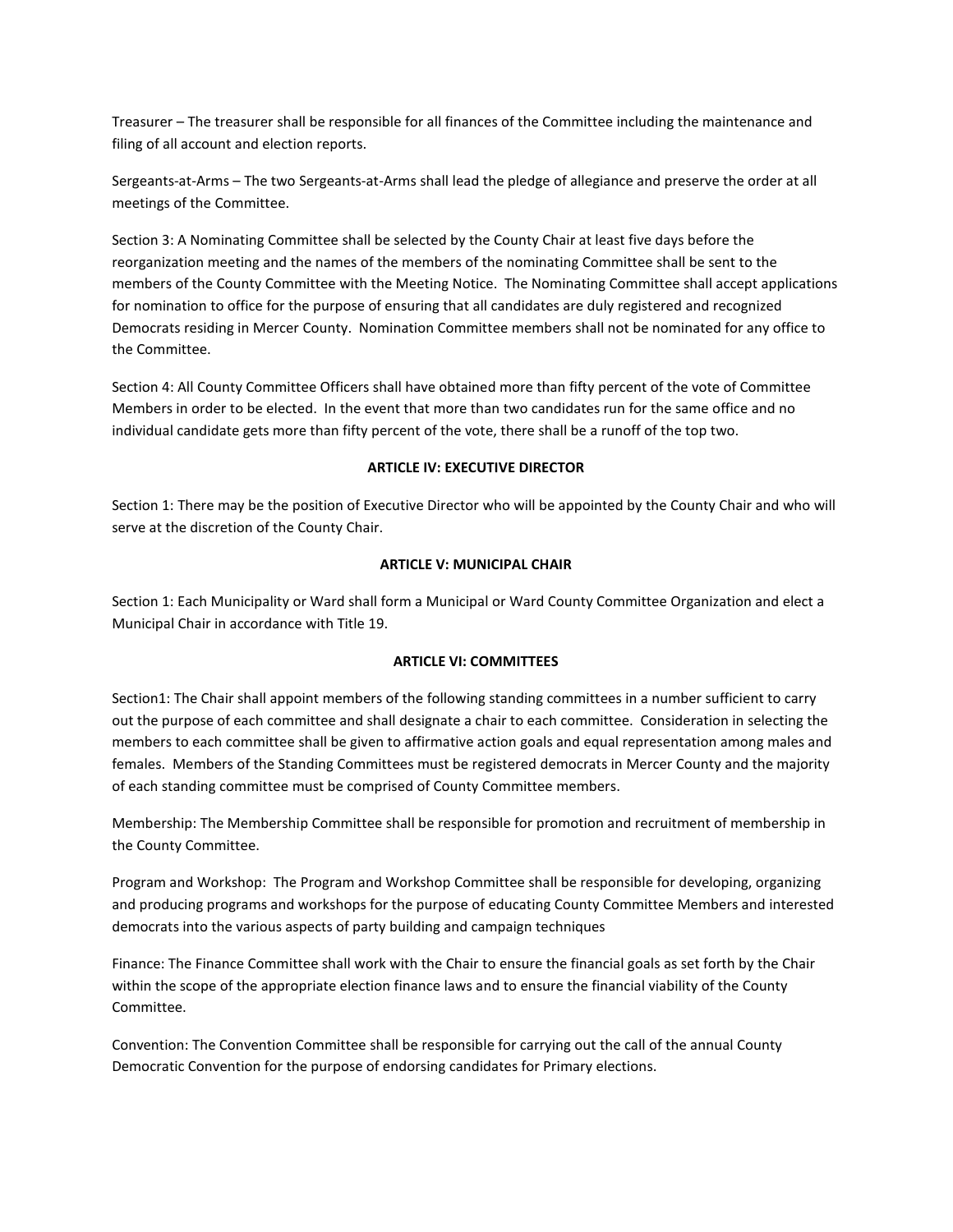## **ARTICLE VII: MEETINGS**

Section 1: The first meeting of the County Committee shall be the Biennial Organization Meeting to be held on the first Tuesday following the Primary Election in even numbered years in accordance with these bylaws and the Revised Statutes of the State of New Jersey.

Section 2: There shall be at least two regular meetings of the Mercer County Democratic Committee held each year. One of these meetings may be held in or about the month of February for the purpose of conducting such business that is expected to impact the committee in the upcoming election year. A second meeting may be held in or about the month of September in preparation for the upcoming general election.

Section 3: Special meetings may be held at any time, upon the call of the County Chair or upon written request signed by 1/3 of the elected members of the County Committee upon presentation to the County Chair.

Section 4: All members of the Mercer County Democratic Committee shall be notified, by written notice, three days prior to the date of the Mercer County Democratic Committee Reorganization Meeting and ten days notice prior to the date of any regular or special meeting.

Section 5: Meetings shall be conducted according to Roberts Rules of parliamentary procedure.

## **ARTICLE VII: AMENDMENTS**

Section 1: Whenever an amendment to the Constitution and By Laws is to be brought before the County Committee, a statement of the proposed amendment must be included in the meeting notice and sent to all members at least ten days prior to the meeting.

Section 2: In order to adopt an amendment to the constitution and By Laws, 2/3 of the members in attendance must vote in its favor.

#### **ARTICLE IX: QUORUM**

Section 1: Twenty five percent of the duly elected County Committee members must be in attendance in order to constitute a quorum at the reorganization meeting and at any other meeting of the County Committee to conduct Business.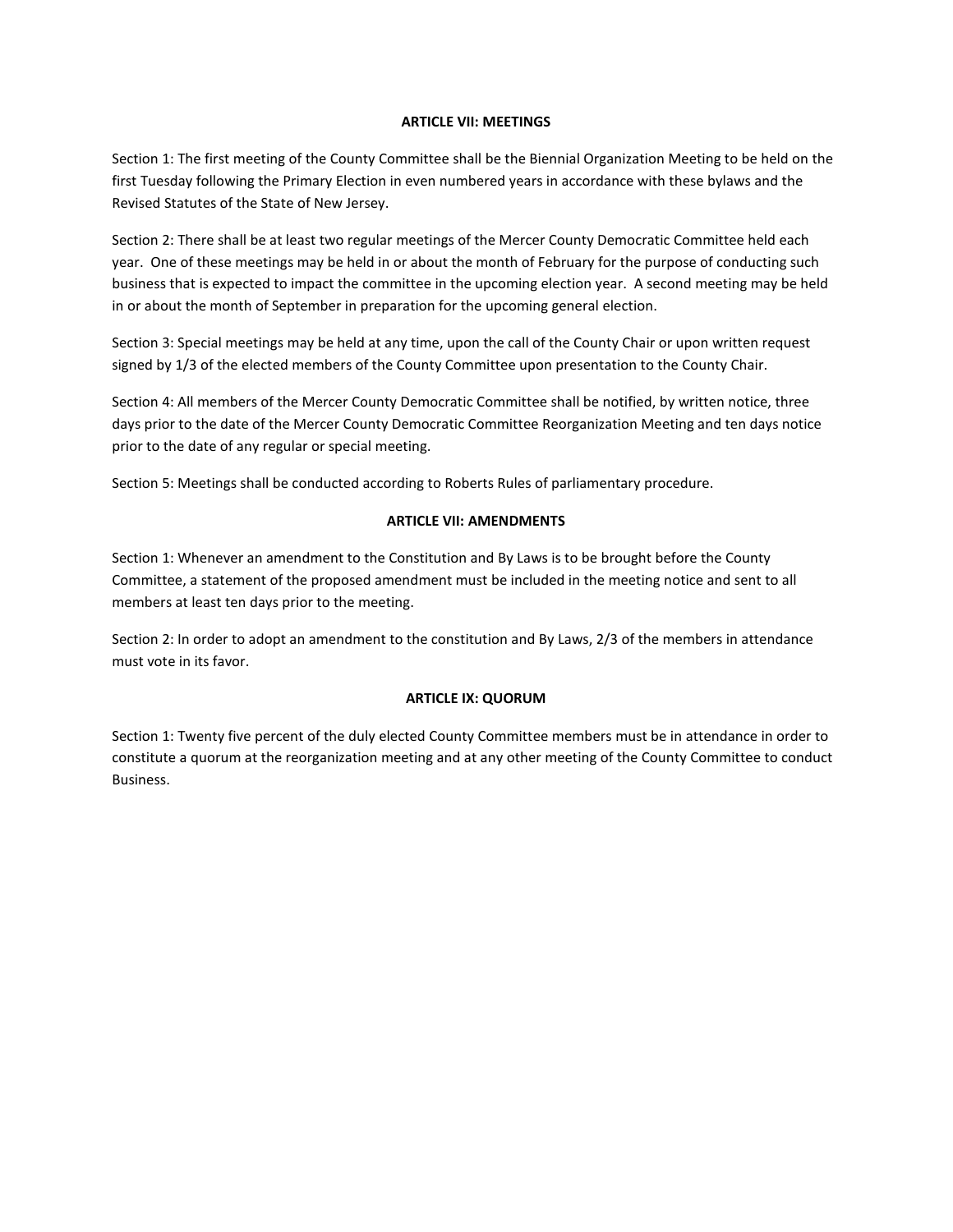# *RULES OF THE MERCER COUNTY DEMOCRATIC CONVENTION*

Current as of July 1, 2008

## **Article I: Purpose**

The Purpose of the Mercer County Democratic Convention is to endorse candidates for County, State and Federal offices in the Democratic Primary in Mercer County under the slogan Regular Democratic Organization, or other such slogan as designated by the Mercer County Democratic Chair. Unendorsed candidates may run in the same column as the endorsed candidates as permitted by these rules, but may not use the same slogan. The Convention shall adopt such rules as it deems necessary to accomplish this purpose with the full and fair consideration of all potential candidates.

# **Article II: Membership**

The Mercer County Democratic Convention shall consist of delegates from the following categories:

## **Elected Official Delegates:**

All Municipal, County, State and Federal elected officials who reside in or represent any part of Mercer County and are registered Democrats.

The Democratic Members of the County Board of Elections, the Mercer County Superintendent of Elections or Deputy Superintendent, whichever said individual is a registered Democrat.

#### **Party Leader Delegates:**

All duly elected officers of the Mercer County Democratic Committee.

All Democratic National Committee Members residing in Mercer County

All Democratic State Committee Members from Mercer County.

The Democratic Municipal Chair and Vice Chair from each municipality of Mercer County, the Democratic Municipal Club President and Vice President from all existing municipal clubs; and, the four Ward Chairs and Vice Chairs of the City of Trenton.

#### **County Committee Delegates:**

All Mercer County Democratic Committee members who were duly elected no later than (30) days prior to the commencement of the Convention.

# **Democratic Organization Delegates and Alternates:**

One representative from each of the following Democratic organizations selected by such organizations: Trenton Polish American Democratic Club, Black Democratic Caucus, Hispanic Democratic Caucus, Federation of Democratic Women of Mercer County, C.O.O.P., Young Democrats, Young Black Democrats and the Democratic Clubs of the College of New Jersey, Rider University, Princeton University and Mercer County Community College.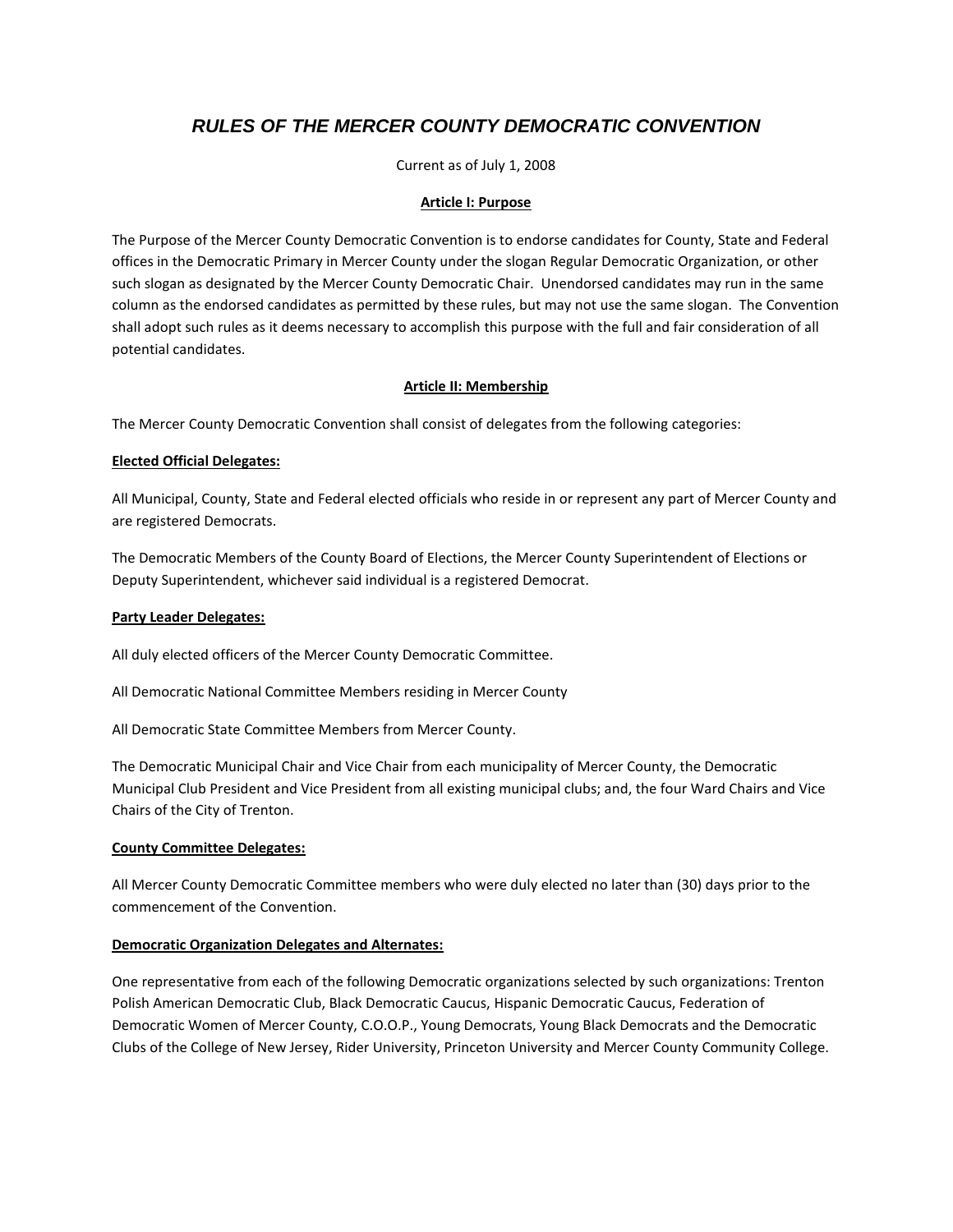The names and addresses shall be provided to the Chair of the Convention no later than eight (8) days prior to the Convention.

Democratic Organizations not listed above that are duly recognized democratic organizations in Mercer County may petition the Convention for representation in the delegation. Said petition shall set forth the organization's qualifications and the name of the selected delegate and shall be submitted to the Convention Committee within the time prescribed for organization delegates. The Convention Committee shall notify the petitioning organization prior to the commencement of the Convention if either its acceptance or rejection of the petition. The Convention Committee's decision shall be final.

# **At-Large Delegates:**

The Mercer County Democratic County Chair shall appoint up to 25 delegates from within Mercer County. In making these appointments, the County Chair shall select delegates to ensure that the Affirmative Action Goals as set forth herein are met. The County Chair's appointments shall be submitted to the convention Committee following the deadline for selection of all other delegates mentioned above, but no later than 20 days prior to the Commencement of the Convention.

# **Article III: Convention Committee**

The Mercer County Democratic County Chair shall appoint a standing Convention Committee, consisting of no fewer than ten (10) persons, equally divided among males and females and reasonably representative of the affirmative action goals as set forth herein.

In addition to the duties set forth above, the Convention Committee Shall: (1) Review the composition of the delegates with respect to the affirmative action guidelines; (2) ensure compliance with all deadlines regarding the seating of delegates, (3) accept and review any challenges to the seating of delegates and with compliance with the procedures as set forth in these Rules.

# **Article IV: Challenges**

Only duly recognized delegates can make a challenge to the seating of another delegate. All challenges shall first be submitted in writing to the Convention Committee and decided by a vote of the Convention Committee. If the challenging delegate is not satisfied with the decision of the Convention Committee, the challenge may be brought before the full Convention in the form of a motion for a final determination by a majority vote of the Convention.

# **Article V: Convention Chair**

The Mercer County Democratic Chair shall appoint a Chair of the Convention who shall serve as a presiding officer of the Convention.

# **Article VI: Candidate Qualifications, Nominations and Speeches**

Any individual seeking the endorsement of the Convention shall submit his or her name, address and qualifications for the office they are seeking to the Convention Committee. The Committee shall review all applications to ensure that all candidates are duly registered Democrats and qualified for the office sought. The names of all qualified Candidates shall be submitted to the Convention Chair. The Chair shall make a list of the names and addresses of all delegates to the Convention available to all qualified candidates once all delegate seats are established.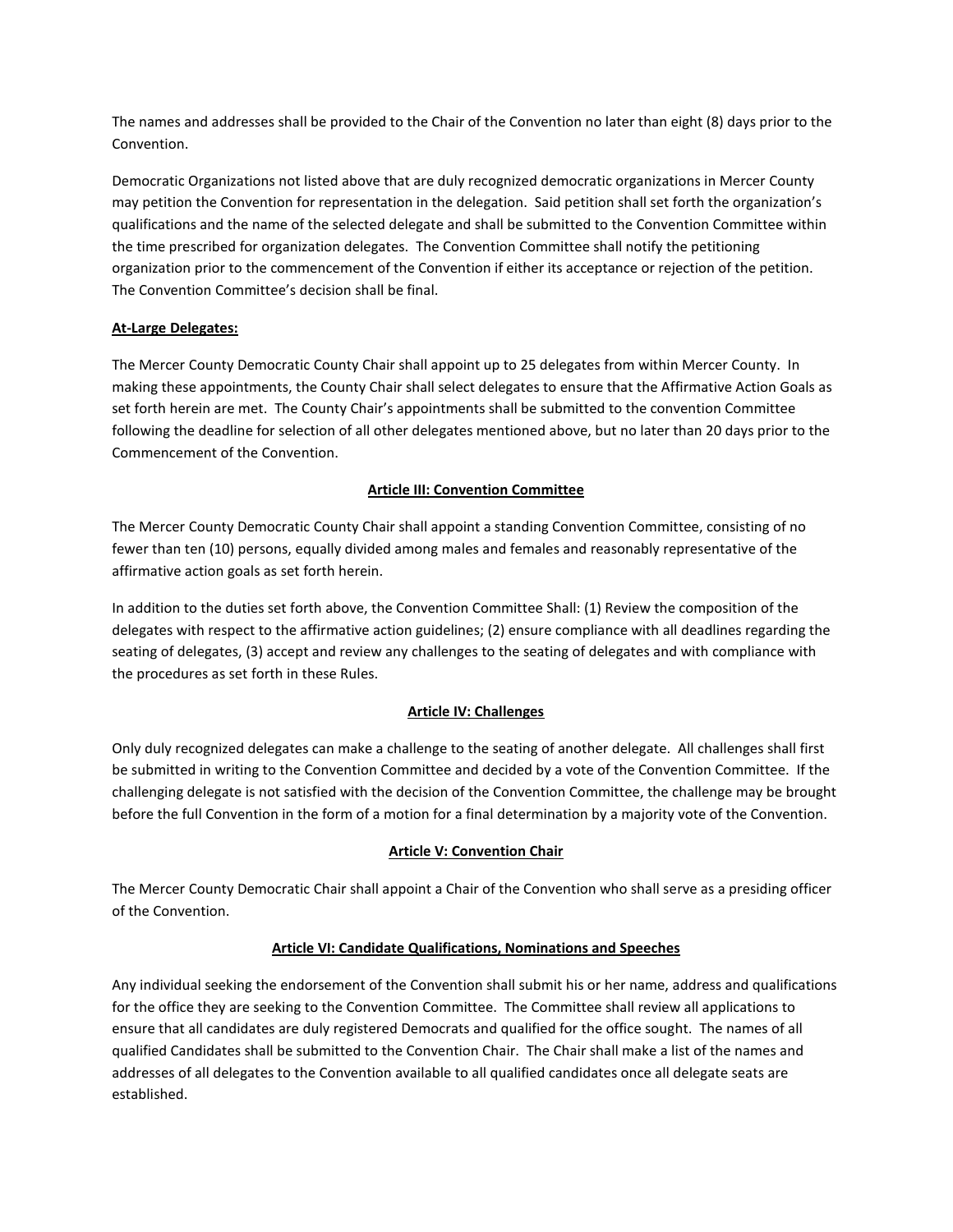The Convention Chair shall report the names of all qualified candidates to the full convention. The Chair shall then open the floor to nominations. All candidates must be nominated and seconded by duly seated delegates to be considered for endorsement by the Convention.

All qualified candidates may speak to the convention. Each qualified candidate may select nominating and seconding delegates to speak on the candidate's behalf to the Convention. The Time and order of speeches shall be determined by the Convention Chair, who in making such determination shall consider the total number of persons seeking to speak, fairness to the candidates and the time reasonably required to complete the business of the Convention.

# **Article VII: Voting Procedures**

Each individual delegate present shall have only one vote, regardless of the number of qualifications the individual delegate may have in order to become a delegate. When the office being voted upon is only for a portion of the County (i.e. New Jersey Legislature and United States Congress), only those delegates registered to vote in that respective part of the County will be eligible to vote.

All voting shall be conducted by secret paper ballot unless an alternate method is decided by a majority of the Convention. Paper ballots shall only contain the name of the office being voted upon. Delegates shall write-in the name(s) of the candidate(s) they wish to support. The names of all duly nominated candidates shall be displayed in the Convention room in a manner reasonably visible to all delegates.

Each office and special election seat(s) (i.e. unexpired term) shall be voted on separately.

All candidates must receive more than fifty percent (50%) of the ballots cast in order to receive the endorsement of the Convention. The first candidate(s) for any office who receives more than fifty percent (50%) of the ballots cast shall be the endorsed candidate(s). In the event that no candidate receives more than fifty percent (50%) of the ballots cast, there shall be a runoff between the top two candidates for each unendorsed office, except when an office has more than one seat and not all seats are endorsed by candidates receiving more than 50% of the ballots cast, then there shall be a runoff among all candidates who received at least twenty percent (20%) of the ballots cast unless such action would decide the winner(s). Then the runoff will be between the candidate(s) receiving the highest number of votes corresponding to the number of seats available plus the next highest vote getting candidate.

When an office has more than one seat and no candidate receives at least twenty percent (20%) of the vote on the first ballot, there shall be a runoff for each seat separately among all the candidates except the low vote getter whose name shall be eliminated from consideration. The process shall continue until all seats are endorsed by candidates who receive more than 50% of the ballots cast.

#### **Article VII: Unendorsed Candidates**

Any candidate failing to be endorsed shall have the option of choosing to run in the same column as the endorsed candidate(s) but without the party slogan only if the unendorsed candidate received at least forty percent (40%) of the vote of the registered delegates in any ballot in which a candidate received the endorsement of the Convention.